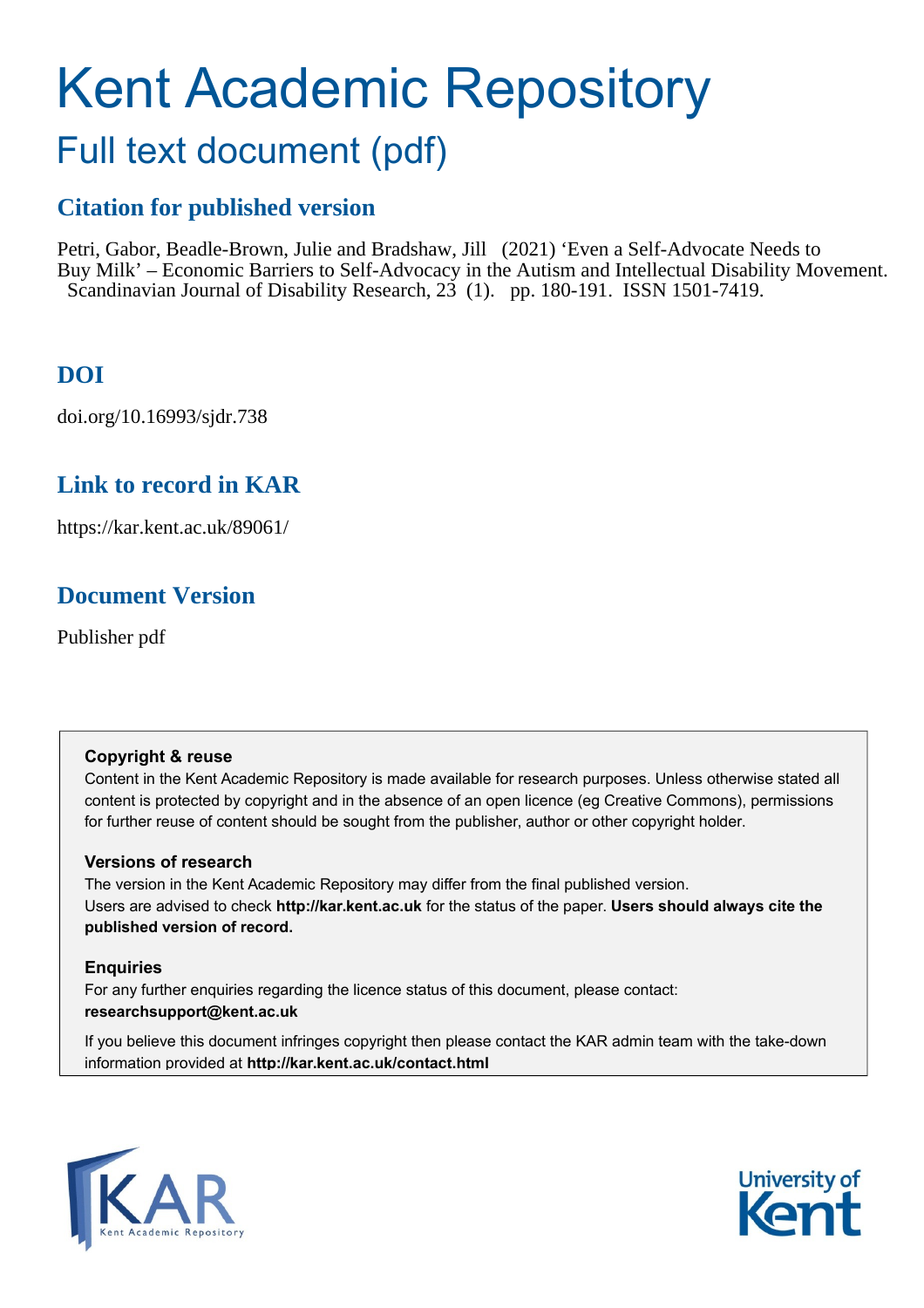#### **ORIGINAL ARTICLE**

## 'Even a Self-Advocate Needs to Buy Milk' – Economic Barriers to Self-Advocacy in the Autism and Intellectual Disability Movement

Gabor Petri, Julie Beadle-Brown and Jill Bradshaw Tizard Centre, University of Kent, GB Corresponding author: Gabor Petri [\(petri.gabor@gmail.com\)](mailto:petri.gabor@gmail.com)

Autistic people and people with an intellectual disability have been actively involved in disability advocacy; however, it is still often parents and professionals who lead organisations speaking on their behalf. Previous studies have found that autistic self-advocates and self-advocates with an intellectual disability have been systematically marginalised in the disability movement. This article appraises how economic factors influence self-advocates' position within the disability movement, based on qualitative analysis of data collected in two countries, the UK and Hungary. The study found that lack of resources, poverty and unpaid positions at organisations strongly hinder self-advocates' participation in advocacy/disability rights organisations speaking for them. Findings also suggest that practices of disability organisations may contribute to maintaining these barriers.

**Keywords:** disability advocacy; autism; intellectual disability; disability movement; income; poverty; hierarchy

#### **Introduction**

It has been 50 years since the self-advocacy movement of people with intellectual disabilities started in Sweden. In recent decades, many self-advocacy organisations were established by people with intellectual disabilities and autistic people across Europe and beyond. There has been unprecedented surge in newly appointed co-leaders with intellectual disabilities at national charities in countries like Belgium, Hungary, Britain, Italy, and the US (Petri 2018). In 2016, the UN elected Robert Martin, a person with an intellectual disability, as member of a major UN body, the Committee on the Rights of Persons with Disabilities (Inclusion International 2016). Moreover, autistic people have led the neurodiversity movement and have started to challenge mainstream academic claims by 'merging science and advocacy' (Kapp 2020: 10) and by building on the unique knowledge of those who have direct experience in being autistic (Kapp 2020).

Yet, despite these achievements, most disability organisations and charities who speak for people with an intellectual disability and autistic people, are still controlled by parents or professionals. There are strong internal hierarchies within the intellectual disability and autism advocacy movement where autistic people and people with an intellectual disability are often 'locked out' of leadership roles and many other practices crucial to disability advocacy (Petri et al. 2020). Indeed, the slogan 'nothing about us without us' seems to be rather symbolic in most disability organisations because it is still parents and professional advocates who control organisations and speak for people with intellectual disabilities and autistic people while the involvement of self-advocates usually remains tokenistic (Petri et al. 2017). There are only a handful of organisations that are controlled by self-advocates with an intellectual disability or autistic people, and even these organisations often struggle to have their voices heard or just to survive (Pring 2016; Waltz 2013). This article sets out to investigate one core explanatory factor behind this historical marginalisation of selfadvocates within the disability movement: the role of funding as a barrier to successful self-advocacy.

Somewhat surprisingly, the role of material resources has been rarely addressed in literature on self-advocacy, even though its salience is acknowledged both in social movement studies (Della Porta & Diani 2009) and in the context of the broader disability movement (Barnes & Mercer 2010; Slorach 2014; Montgomery & Baglioni 2020). Funding issues have received some attention in the context of recent decades' neoliberal austerity in Britain (DPAC 2016; Trevisan 2016) but a direct focus on the self-advocacy of autistic people and people with an intellectual disability has been lacking. Academic studies about funding self-advocacy outside Anglo-Saxon countries are particularly absent. The few existing inquiries have appraised funding difficulties of self-advocacy groups in neoliberal Britain (Runswick-Cole & Goodley 2015); stigmatising fund-raising strategies of charities for autistic people (Waltz 2012; McGuire 2012); and the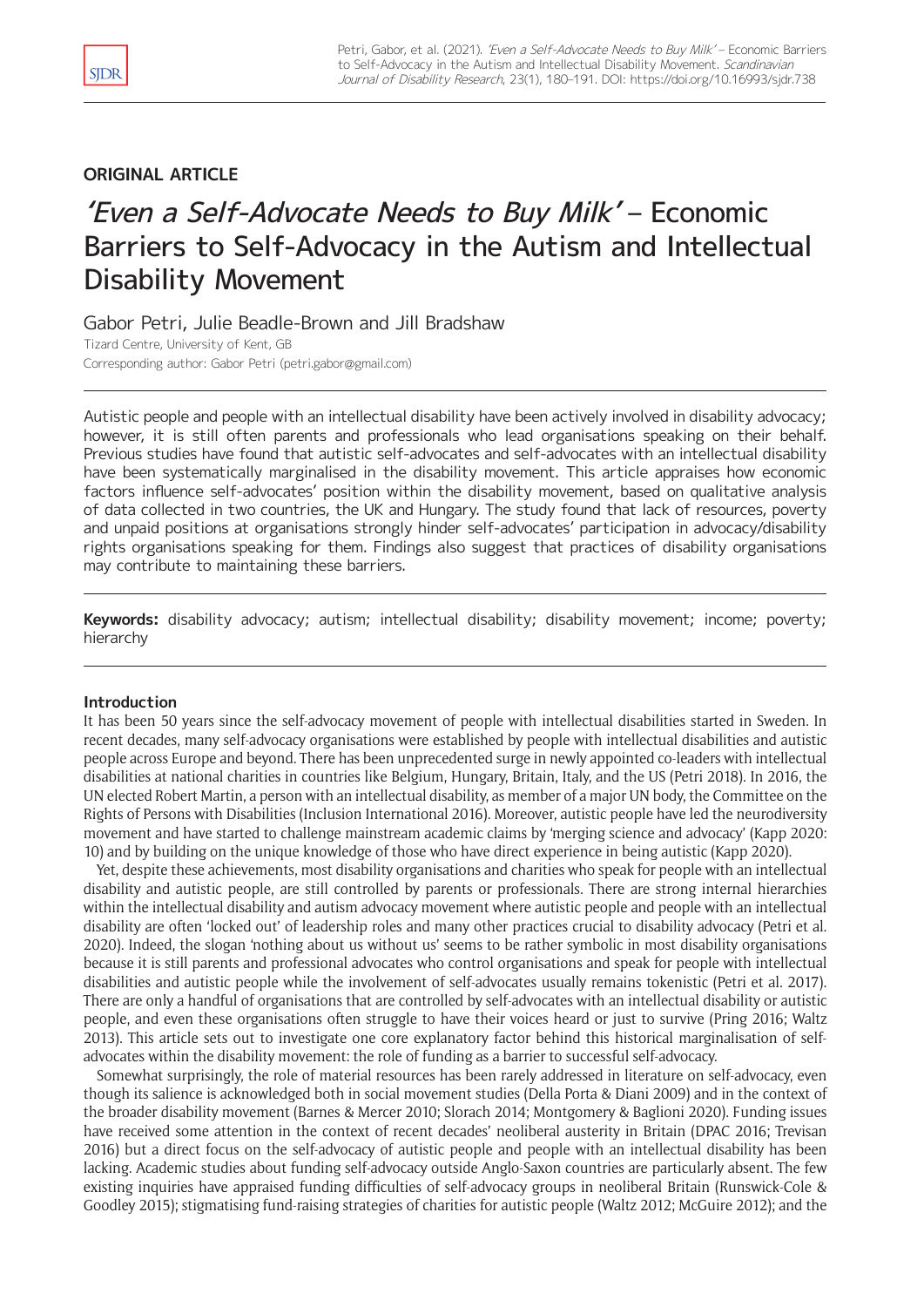independence of self-advocacy groups from other organisations or authorities (Buchanan & Walmsley 2006; Bigby 2015). The scarcity of studies on the role of funding self-advocacy is particularly surprising, because leading self-advocates have repeatedly called attention to fund-raising issues of organisations. For example, one autistic self-advocate asked 'Should we continue to support Autism Speaks [a major US charity], which uses corporate and celebrity influence to milk dry the autism community while returning only a tiny fraction of the money it raises for services in the communities from which it was raised?' (Ne'eman 2010: n.p.). Leaders of self-advocacy organisations of people with learning disabilities in Britain have also voiced concerns about serious funding difficulties (Pring 2016).

Several studies support the above claims of self-advocates and highlight the central role of funding. For example, without appropriate funding, disability organisations – including self-advocacy collectives – may not be able to operate or challenge the existing status quo (Balázs & Petri 2010; Chapman 2005). There is consensus that funding seriously influences the independence of self-advocacy organisations (Aspis 1997; Goodley & Ramcharan 2010; Pring 2016), because 'uncertain funding renders self-advocacy groups vulnerable to being used to serve the agendas of others' (Bigby 2015: 10). From the historical perspective, government funding for self-advocacy has boosted the number of groups in Britain in the 2000s, but there is 'a danger of becoming tokenistic as local government begins to subject self-advocacy to the same conditions as other services (contracts, targets and imposed deadlines)' (Buchanan & Walmsley 2006: 137). Notably, there is a dominance of articles from English-speaking countries and we know very little about how autistic self-advocates and self-advocates with an intellectual disability fund their advocacy outside Britain and the US.

This article appraises the role of funding in autistic self-advocacy and the self-advocacy by people with an intellectual disability. This inquiry builds on a previous study that found that disabled people's organisations, charities and the disability human rights movement as a whole only involves self-advocates with an intellectual disability and autistic self-advocates in token ways (Petri et al. 2017). It is our hypothesis that issues related to funding may partly explain this token involvement of self-advocates. Thus, this paper looks at how funding influences the position of selfadvocates within the broader disability movement, including in disabled people's organisations, charities, human rights organisations, and so on. The present article builds on empirical data from two countries, the UK and Hungary therefore offers an important addition to previously published studies focusing almost exclusively on English-speaking countries.

#### **Why does money matter in self-advocacy?**

Social movement studies offer a valuable starting point for discussing the relationship between financial resources and (self-)advocacy. There is a consensus that the availability and distribution of resources impact both social movement organisations and their members. Leading social movement researcher della Porta notes that 'in fact, [social movement action] repertoires depend to a great extent on the cultural and material resources available to particular groups' (della Porta & Diani 2009: 183). Although social movement theory only started to pay attention to the costs of mobilisation from the 1960s and 1970s on, today the costs of social movement activities are considered to be a 'key predictor of individual participation in collective action and social movements' (Earl & Kimport 2011: 66). Costs and benefits of participation may affect how individuals join social movements, for example, how much time they devote to participate in an action or whether they decide to join activism at all. Time itself can be costly, for instance when individuals spend time with unpaid protest activities instead of paid work.

Thus, the availability and distribution of resources within the disability movement influence strongly how groups operate. For example, it is possible that the three historically separated groups (Wehmeyer et al. 2000; Bylov 2006; Waltz 2013) in intellectual disability and autism advocacy, that is, professionals, parents, and self-advocates, have uneven access to resources within the movement – and uneven access to resources may impact how individuals or groups participate in the movement.

Of course, when assessing funding issues, it is necessary to specify which types of collective or individual self-advocacy one would like to assess. The disability movement itself is composed of various organisations, formal and informal groups and individuals. Some (self-)advocates may join 'traditional', often smaller self-advocacy groups that are likely to be formed by both autistic people and people with intellectual disabilities, for example speak-up groups, cultural groups, and the like. Big organisations such as big charities in Britain or national umbrella organisations across Europe may also be an option for self-advocates, although most of these organisations are controlled by parents or professionals (Petri et al. 2017). A novel form of self-advocacy can also be identified: the community of autistic self-advocates who work together by various means, including online networks and other collectives (Dekker 1999; Bagatell 2010; Kapp 2020). Importantly, this type of self-advocacy often lacks the organisational background of formally established disability organisations and relies largely on individual self-advocates' voluntary, material, and other contributions.

When looking at the role of financial resources in self-advocacy, all these different forms of self-advocacy need to be assessed because different forms of self-advocacy involve different financial or other material costs and rewards to self-advocates. In other words: when investigating the role of money, the inquiry must go beyond looking only at formal organisations or charities. Therefore, this paper asserts the role of financial resources in all possible forms of self-advocacy. Both the financial needs of individual self-advocacy (such as individual income and the costs of practising individual self-advocacy) and the funding of collective forms of advocacy (organisations and their funding, paid advocacy jobs) will be looked at.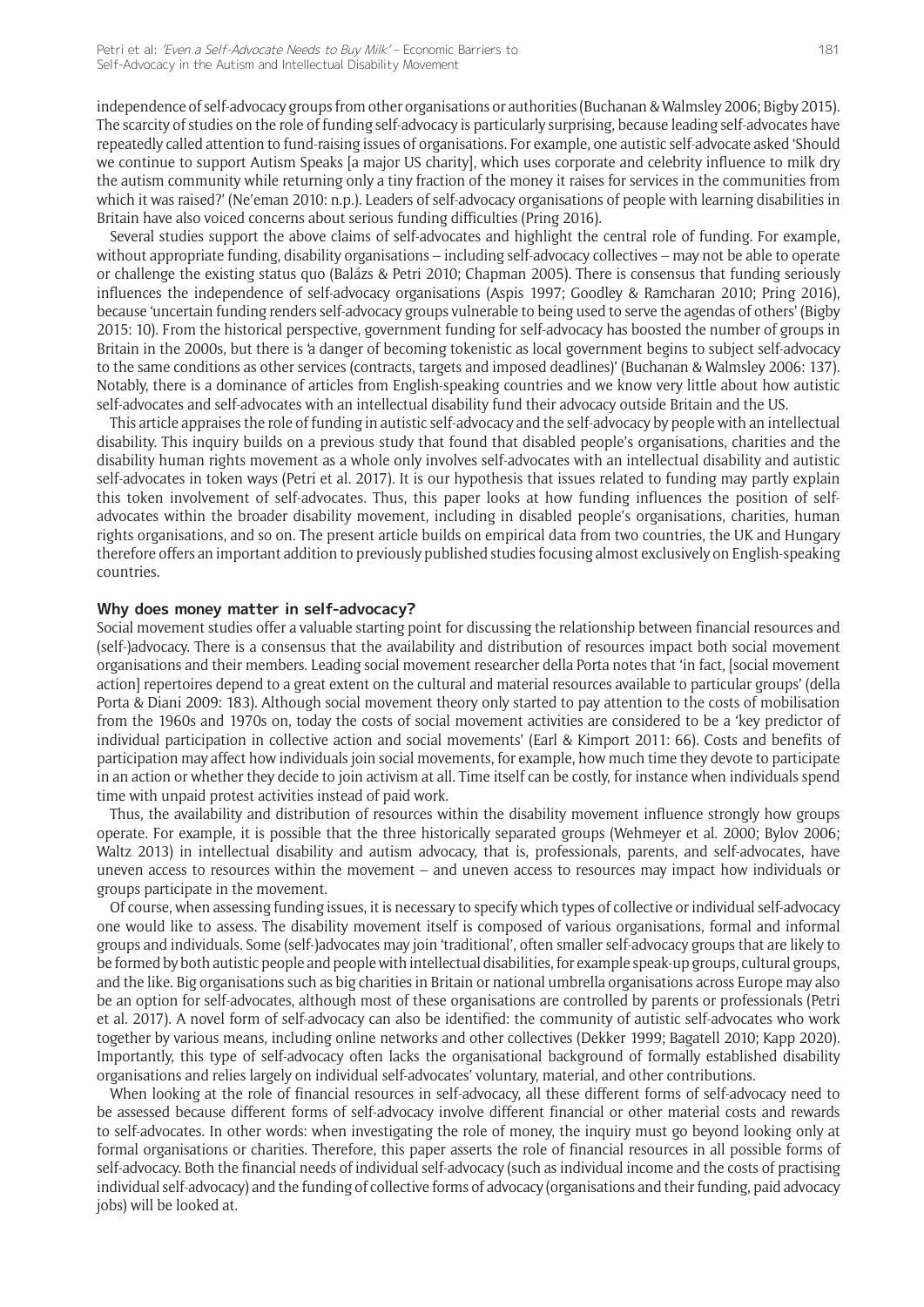This paper is part of a broader doctoral project that explored factors that hinder or support self-advocacy in the learning disability and autism movement (Petri 2018). The original doctoral study aimed at collecting data from two countries, the UK and Hungary, with the assumption that if similar barriers to self-advocacy are present in two countries with different historical and policy contexts, then those barriers may be of concern in many other countries as well. Although some differences were found – for example in how self-advocates can exercise their legal capacity under two different legal systems – the original study asserted that key barriers – including practices of disability organisations and lack of support to self-advocates (Petri 2019) – were the same in the UK and Hungary.

Given the lack of previous literature on self-advocacy and its complex relationship with financial resources, the question for this analysis, based on data collected as part of the mentioned doctoral study, is an exploratory one: 'How do financial resources influence the participation of self-advocates in different forms of disability advocacy?' Our aim is to appraise the influence of material resources.

#### **Research methods**

To answer the above research question, this study includes the views of not only self-advocates but also parent-advocates and professional advocates. This decision is taken because it can be assumed that the role of financial resources for parents and professionals is similar to that of self-advocates'. In other words, if we want to know how money impacts self-advocates' position in the movement, we need to turn to other forms of intellectual disability or autism advocacy such as parent-advocacy or professional advocacy to see how parents and professionals appraise the role of funding in their own work.

Participants (M = 18; F = 25 – see **Table 1**) were recruited with the help of British and Hungarian disability organisations, the Tizard Centre (University of Kent), and through the researchers' own network. Snowball sampling was also used.

Participants had diverse backgrounds, for example:

- • Professional advocates included social workers with an advocacy role; support workers to self-advocacy groups; community advocates; founders of disability advocacy organisations; leaders of legal clinics; disability human rights lawyers; leaders of autism or learning disability advocacy collectives.
- • Parent advocates included activists at parents' organisations; leaders of national organisations representing families of autistic people or people with an intellectual disability; parents who work mostly alone as advocates and publish books/deliver workshops; founders of local parents' groups.
- Self-advocates included leaders and members of self-advocacy groups with an intellectual disability; autistic people advocating for themselves/others mostly in less formal ways; autistic people who do awareness-raising activities; founders/leaders of neurodiversity organisations; autistic people who use art to challenge traditional views about autism; autistic trainers specialised on autism.

Data collection was carried out in Hungary in late 2016 and in Britain in 2017. Participation was voluntary. All participants received written information and consent forms in their native language and also in an easy-to-read version in both languages. The research was approved by the University of Kent Tizard Centre Ethics Committee.

This study was originally part of a doctoral study (Petri 2018), thus, interviews and focus groups focussed on several issues related to the position of autistic people and people with an intellectual disability in the disability movement. Each interview and focus group included a discussion of the role financial resources. Depending on participants' preferences, the researcher aimed to propose questions in a neutral and polite way, for example by asking 'Do you think money matters in self-advocacy/advocacy? Why?'

Data analysis was carried out using thematic analysis (Braun & Clarke 2006). For the analysis, the first author read all interview and focus group transcripts several times and coded the texts by using NVIVO software. All interview

| <b>Participants</b>                               | UK                                                    | <b>Hungary</b>                                               | <b>Total</b>             |
|---------------------------------------------------|-------------------------------------------------------|--------------------------------------------------------------|--------------------------|
| Self-advocates with an<br>intellectual disability | 4 interviews (incl. one<br>group interview, $n = 2$ ) | 1 focus group $(n = 3) + 1$<br>$interview = 4$ participants  | 8                        |
| <b>Autistic self-advocates</b>                    | 5 interviews                                          | 1 focus group $(n = 4) + 2$<br>$interviews = 6$ participants | 11                       |
| Advocates working in<br>intellectual disability   | 5 interviews                                          | 1 focus group $(n = 5) + 4$<br>$interviews = 9$ participants | 14                       |
| <b>Advocates for autistic</b><br>people           | 5 interviews                                          | 1 focus group $(n = 4) + 1$<br>$interview = 5$ participants  | 10                       |
| <b>TOTAL</b>                                      | Total in XXX country:<br>$N = 19$ participants        | Total in YYY country:<br>$N = 24$ participants               | $N = 43$<br>participants |

#### **Table 1:** Participants.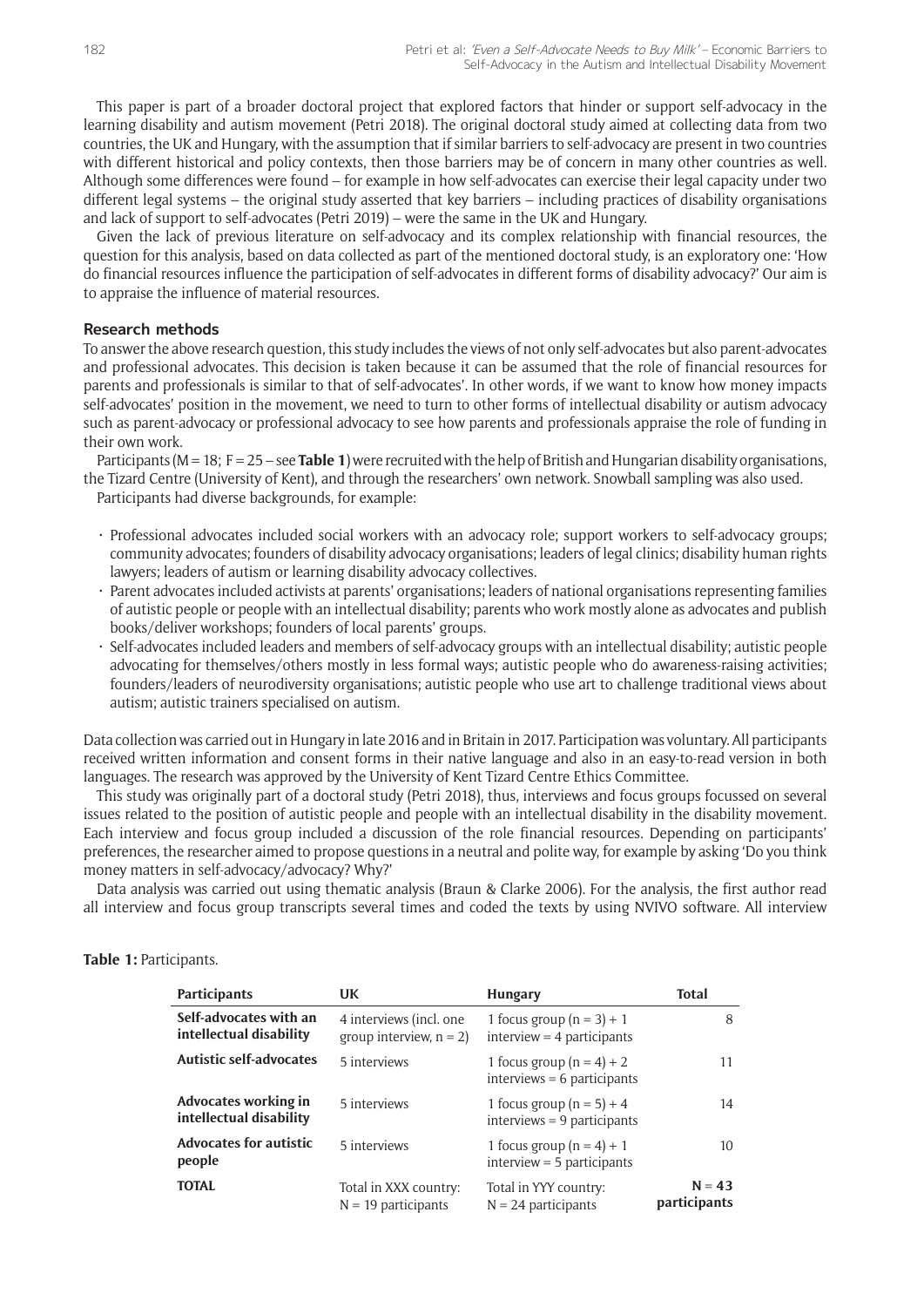and focus groups transcripts were analysed in the original language (English or Hungarian) by the first author, and then codes and emerging themes were discussed extensively with co-authors. First, two major nodes were created 'financial resources' and 'self-advocacy as occupation', which was followed by consequent coding, discussions, and the identification of emerging themes.

#### **ANALYSIS: Money in Self-Advocacy – From Poverty to Paid Advocacy**

All participants agreed that 'money' (as a shorthand used by participants for financial resources) is essential in exercising (self-)advocacy. There was consensus that funding was crucial for all types of advocacy. Participants also agreed that disability advocacy and self-advocacy can be seriously hindered when resources are not available. Data analysis found five emerging themes.

#### **Theme 1: Costs of self-advocacy**

When asked about financial resources, many participants first reacted by stating that most practices in self-advocacy, or as they often put it: *self-advocacy itself* costs money. Most commonly two costs were mentioned: the cost of support and the cost of travel. According to a senior professional advocate, support costs are often significant.

If you require support as most people with intellectual disabilities do, support with understanding the proceedings, support in making the practical arrangements or support to connect A to B, so people need support to keep on track because the anxiety or pressure can become too much so you need personal support, as well as technical support. (…) That's, in fact, the most expensive aspect of it, paying for the support. (British advocate in intellectual disability)

Another senior advocate agreed with this statement and stressed that although volunteers may be available, they cannot fully substitute paid support.

They [self-advocates] may need guidance to… to get the right ears to listen and there's nothing out there because there is such a lack of funding and volunteers can only go so far. (British advocate in intellectual disability)

Support needs and costs of support are also significant in autistic self-advocacy. According to a Hungarian parentadvocate, autistic self-advocacy can be 'very expensive'. Here, specialist communication expertise is seen just as pivotal as sign language interpretation for deaf people, suggesting that such support is far from optional – on the contrary, it may be fundamental in enabling self-advocacy.

I do think that the tools we can use to boost their [self-advocates'] collective advocacy, well, these are VERY expensive. (…) For example, when you want them [autistic self-advocates] to gain experience and be able to use visual communication materials so they can advocate for themselves. (…) It's like training a sign language interpreter, to help them in communication or in understanding things. And this costs money. (Hungarian parent advocate in autism)

Self-advocates in both countries pointed out that funding is necessary to cover the cost of support staff, transport and organising accessible meetings for people with intellectual disabilities.

#### Researcher: What do you need money for?

Self-advocate: Going to speak up at places like universities and lobbying universities and lobbying MPs, to get about you need money to buy and to pay for transport and also for someone to take part in leisure facilities and also make their organisation very… for example when people come to visit a self-advocacy organisation, they need to make it very relaxing and welcoming because that's what advocacy wants to do but also the most important is that like with everything about learning disability, you need a budget to employ staff. (British self-advocate with an intellectual disability)

Transport costs were mentioned by several participants. Professional advocates working in rural areas in Britain saw travel costs as barriers to those who have financial limitations.

I am thinking about the autism groups we have here and in terms of money and the fact that they do travel quite a lot and that can be potentially very difficult for someone who didn't have very much money so it [money] does [matter] I suppose, if you can't get the bus to that meeting. (British advocate for autistic people)

An important similarity between self-advocates and parent-advocates was that many parents found financial issues similarly hindering. Families of disabled children often find it difficult to cover travel costs. According to a Hungarian human rights lawyer, lack of money prevents many families from accessing legal aid: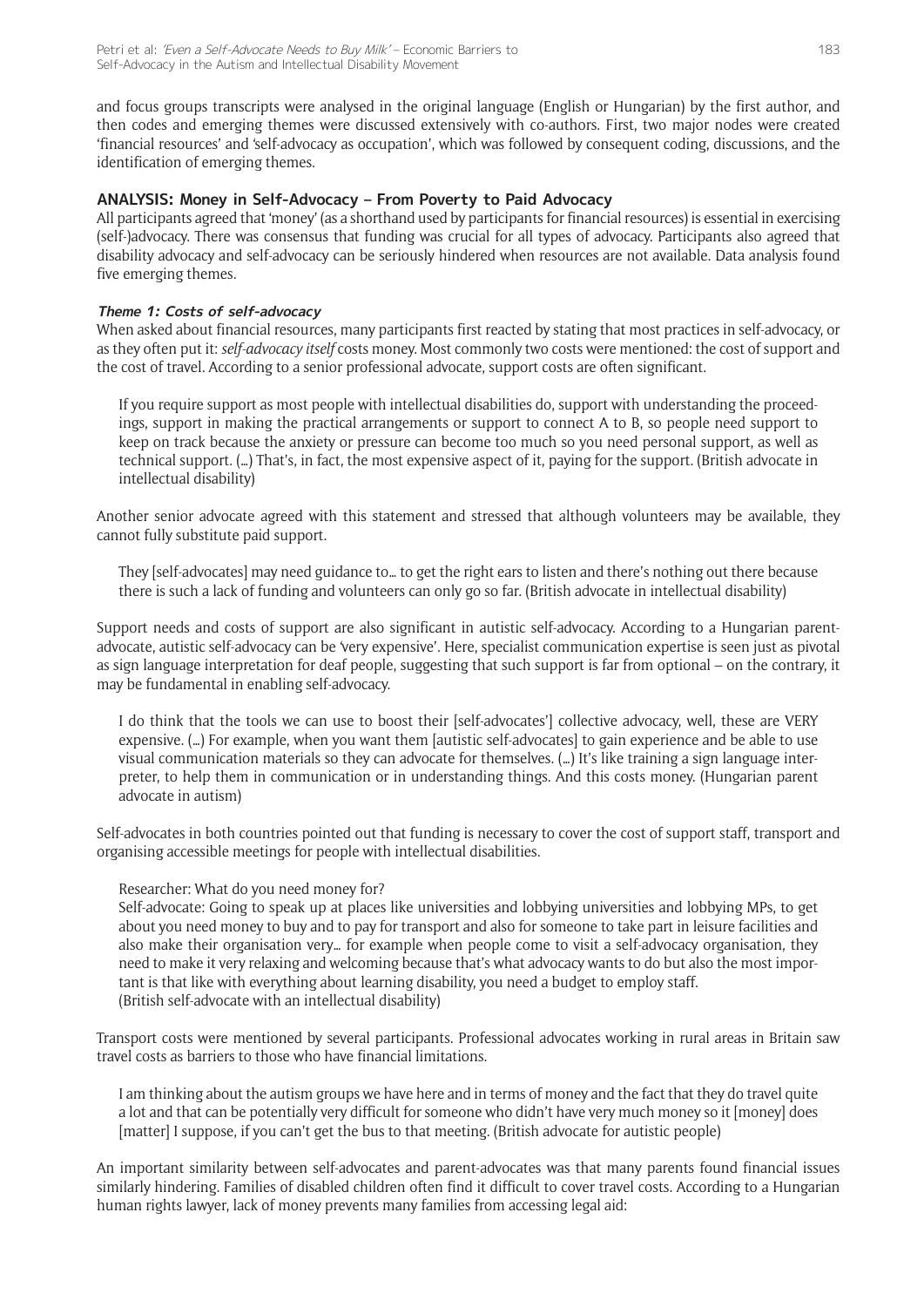Only those families come to my legal aid service who can afford to get into their car and drive up to Budapest because I cannot travel to the country to see them. (Hungarian advocate in intellectual disability)

Other costs were also mentioned such as fees for legal expertise. Strategic litigation is one of the possible and potentially impactful ways disabled people can challenge oppressive policies – however, litigation may be very costly for those on low income.

There are so many barriers to doing strategic litigation for people with an intellectual disability. Starting with that the majority of people are not earning [enough], and are living on welfare to some extent. In the UK access to funds to pay for litigation have been cut so it is more difficult for people to take legal action than it would have been. (British advocate in intellectual disability)

To conclude, the theme 'costs of advocacy' may include several potential barriers to practicing self-advocacy. Lack of funds to hire support staff may impede collective as well as individual self-advocacy. Transport costs often exclude those living in low-income households or in areas with under-developed and/or expensive transport. This means that a potential 'entry point' to practising self-advocacy, which is meeting peers, attending events or joining group activities may be impossible for many potential self-advocates on low income or for those living outside metropolitan areas. Consequently, those who want to join self-advocacy may be unable to do so simply because they do not have enough money to get to meetings or there is no staff who would support them. This finding points at the next theme which is participants' views about those members of the disability movement *who are able to practice* (self-)advocacy: people 'who can afford it'.

#### **Theme 2: 'Those who can afford it'**

This theme concerns the income of those who practice advocacy and self-advocacy. The theme is labelled 'those who can afford it' because several participants stated that doing advocacy was a choice that ran against their financial interests. Although the theme was found to be relevant for all people who do advocacy or self-advocacy, it emerged predominantly from parents' statements. For example, a senior member of a known autism advocacy organisation stated that jobs offered at disability organisations usually offer low income.

You will never earn the same amount at an NGO as you would at a multinational company, even if you work five times as hard. So only those people can work here 'who can afford' to work here, and this means people who have a certain background. A background which is surely not poverty. (…) I am not saying that if you live in poverty you cannot stand up for your rights, but I do think that… this will sound stupid but I think doing advocacy is a kind of luxury. (Hungarian parent-advocate in autism)

The decision whether one does advocacy or not may be influenced by basic personal needs. In a focus group discussion in Hungary, experienced parent-advocates cited the 'hierarchy of needs' scheme developed by Maslow (Maslow 1943). The 'hierarchy of needs' is a five-tier model of human needs, ranging from fundamental needs (physiological and safety needs) through belongingness and self-esteem needs to the highest tier which is self-actualisation, for example, the need to feel accomplished (Maslow 1943). Maslow's theory is a well-known, and much-debated one in popular psychology (McLeod 2007) – here, participants employed 'Maslow's pyramid' to explain why many people choose to focus on their more fundamental needs instead of doing advocacy.

Advocate 1: Yes, it [money] is absolutely necessary, and I think Maslow's pyramid is very relevant here. People want to feel safe first. Yes, people need money, because when I really struggle to make ends meet then I can't just rush to join advocacy (…), not until my own and my family's financial security is ensured! So only after it is [ensured] can I go and fight for others. It [advocacy] will always be secondary.

Advocate 2: I agree. It is much, much harder when the family's [financial] situation is so dire that none of the parents has advocacy on their mind.

(Hungarian parent-advocates in intellectual disability)

Parents also mentioned how advocating for their children may mean that they are working extra hours, often in evenings which may lead to burnout – prompting them to leave advocacy. This signals how the lack of financial resources may impact long-term commitments to advocacy. One advocate who had been leading a parents' organisation emphasised how challenging it was to prioritise between advocacy and family life.

This is VERY DIFFICULT [with emphasis]. I've been working with families for many years now, and I see these parents… when you work to make a living during the day, you work for your family, and then at night you have to sit down (…) to work on things relating to advocacy, then this can quickly lead to burnout. They can get absolutely burned-out, especially if they do this for many years. (Hungarian parent-advocate in autism)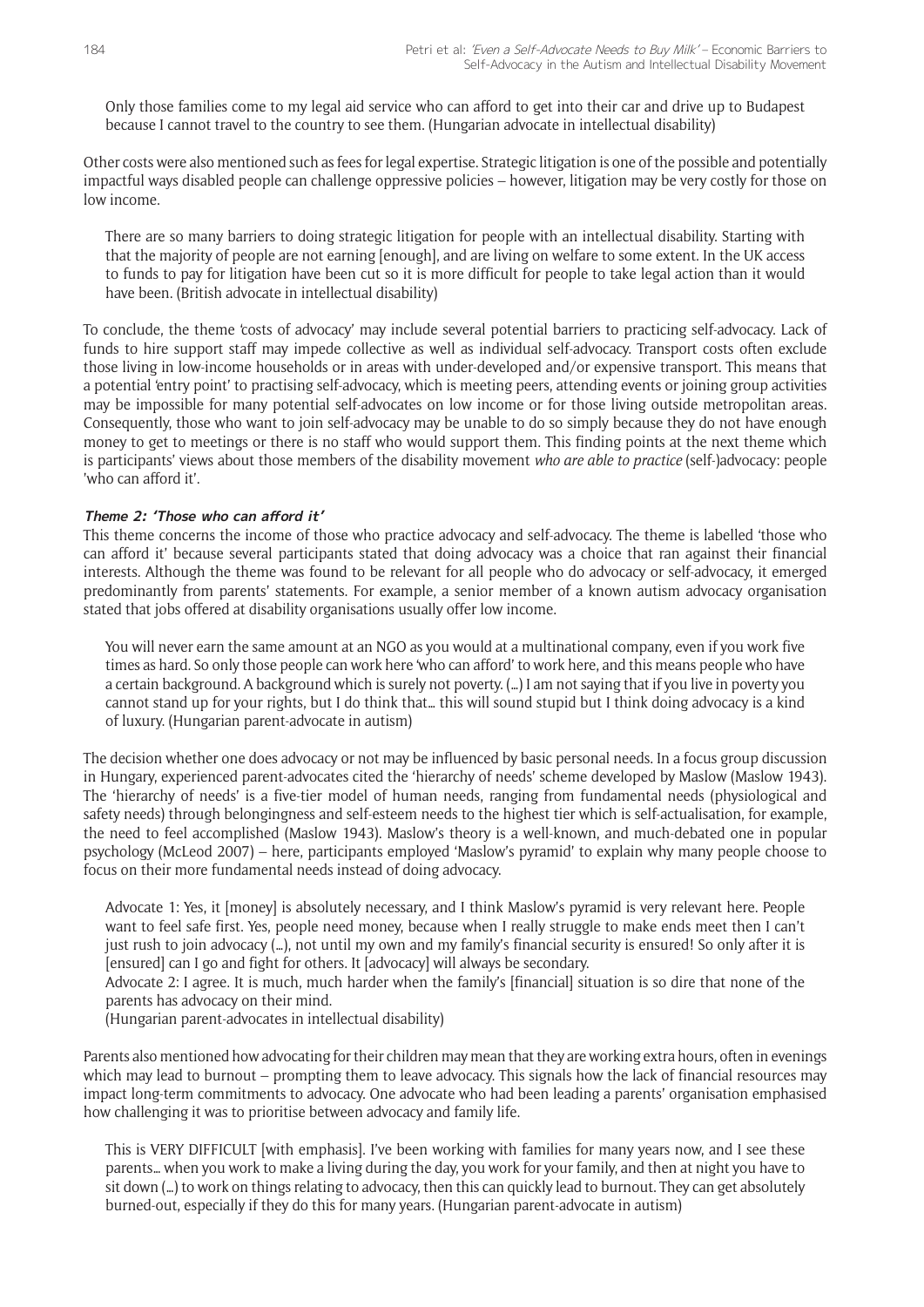Notably, financial rewards for advocacy are usually minimal. A British parent-advocate said her advocacy 'does generate some [income], not much, very, very little', even though she has been speaking at conferences and giving trainings for many years. Another participant, a professional advocate in England stated, 'you cannot make a living as an advocate'. Her view was supported by another advocate who said she was taking on a second job in order to be able to work as an advocate, the occupation she is committed to do.

It's a quite varied work and I love doing it which is why I am looking for other things for supplement income so I can stay doing it. (British advocate in autism)

One autistic self-advocate in Hungary added 'when your days are overwhelmed by things you must do, and when you need to earn a living beside [doing advocacy] … then we are behind the eight ball again.' Indeed, income was contextualised within the 'hierarchy of needs' by self-advocates as well. One self-advocate highlighted class divisions along Maslow's concept.

I think there's definitely middle-class and upper class, and it's having the time, the hierarchy of needs, having the time to be able to [advocate]… you know. (UK autistic self-advocate)

The theme 'those who can afford it' implies that many people with a lower income are in fact locked out of (self-) advocacy. Many potential advocates and self-advocates have little time or 'energy' to devote to advocacy because they are focusing on their more fundamental needs to 'make ends meet'. Maslow's hierarchy of needs was cited by Hungarian parent-advocates as well as a British autistic self-advocate signalling an overarching relevance to this theme in the advocacy movement.

When people start doing (self-)advocacy, they may be facing a choice: they can accept that advocacy generates low income, or they can choose to turn away from advocacy. Based on data presented above, the reality of present-day intellectual disability and autism advocacy is that only those people are most likely to engage with (self-)advocacy on a longer term who can supplement their salaries from other sources or those who have a solid financial background due to their social status. Thus, most people engaging in long-term and more formalised (self-)advocacy probably have secure financial background. People with lower income may be less likely to be found in advocacy because they 'cannot afford it'.

#### **Theme 3: Poverty – Those who cannot afford it**

This theme – linked directly to the previous one – draws attention to potential (self-)advocates who may be interested in joining the initiatives, but who never do because they live in poverty. Based on most participants' view both in Britain and in Hungary, one of the core issues in the context of funding advocacy is poverty, the daily experience of many disabled people and their families around Europe (European Disability Forum 1999.; Inclusion Europe and Inclusion International 2005). The view of one senior advocate seems dark but it explains why many disabled people never join advocacy.

When you are struggling to put even porridge in front of your child then you have no time to think about the lack of special needs assistance in his school. You may not even care that your child is autistic. (Hungarian parentadvocate in autism)

A member of a Hungarian self-advocacy group summed up her experience of poverty by explaining how even daily hygiene can be an issue for those living in low-income households.

I get help now. The Maltese<sup>1</sup> or the Red Cross come and they bring clothes to wear. This is important. The clothes and that you wash every day. And that you look good, you wear proper clothes. When I can't then they tell me to take a shower which I can do at their place. This helps me a lot. (Hungarian self-advocate with an intellectual disability)

The daily reality of poverty was also noted by British participants. One advocate stated that many people do not access advocacy because they are unemployed and get little help even to leave their homes. The following participant framed their view about support needs in the context of much-debated intelligence quotient (IQ) scores, also reflecting on how everyday advocates may still employ medicalised views.

People who are extremely vulnerable, but whose IQ isn't below 70 they are not getting any services or any support and they are actually really struggling to survive you know, they are not leaving their house, they can't get

<sup>1</sup> The Order of Malta – referred to as 'Maltese' [in Hungarian '*Máltai*'] – runs a charity in Hungary that offers social services including shelters and food banks.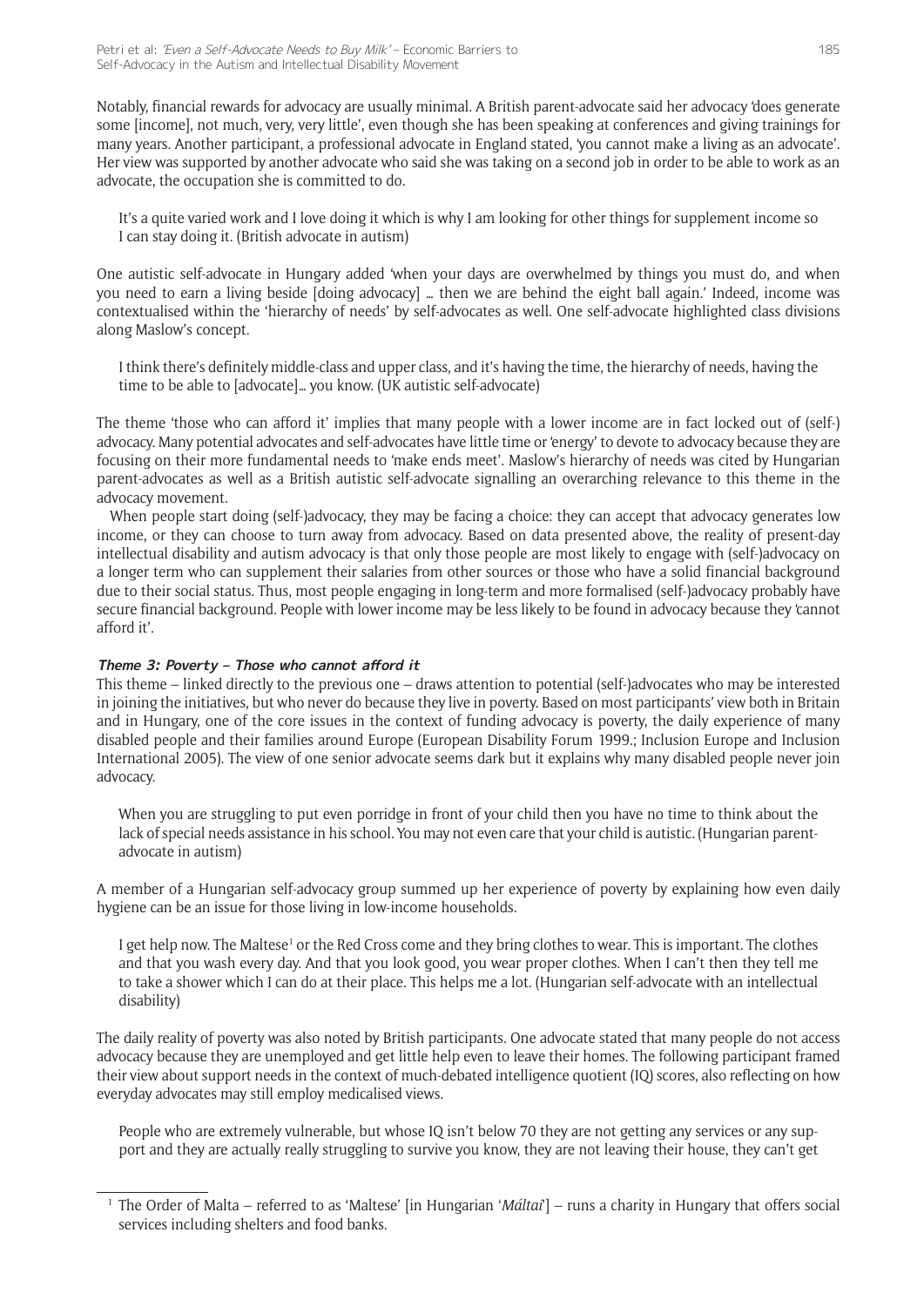an employment because they haven't got the support (…). And all the government say is you have to attend this workshop and they are unable to leave the house and unable to get to the workshops and they get penalised for that. (British advocate in autism)

Poverty is clearly related to the lack of employment. Several autistic participants stated that although they were committed to find a job, they were unable to take on full-time employment which means they live on low income.

I, for instance, do not want to depend on social welfare, the disability pension and all that. But I do not, I cannot work eight hours a day all the time which is what you have to do to make a living. (Hungarian autistic self-advocate)

The relationship between living on benefits and poverty was explained by another participant, who stated that the socio-economic system effectively excludes disabled people who need support.

Their intellectual impairment may be a reason for their financial exclusion, because they are not in employment, and they are paid less, and the benefit means less money… (British advocate in intellectual disability)

In a focus group, Hungarian advocates discussed how poverty and access to advocacy intersect. The example of a pro bono legal aid clinic reveals that people in poverty find it difficult to access even free-of-charge advocacy services.

I remember someone told me on the phone once 'Thank you for helping us through the legal battle, but do you know if I can get a refund for the costs of the phone calls I made when we talked?' And I almost got a heart attack, I thought how rude they're because I did the whole legal work for them pro bono… On the other hand, making phone calls may be a significant expense for them! We make a huge mistake when we assume that it is a gift that they can come and tell their problems. In fact, even making phone calls may be expensive for many people. (Hungarian advocate in intellectual disability)

Poverty is a major barrier for those wishing to advocate for themselves. Both in Britain and in Hungary, most autistic people and people with an intellectual disability find it difficult to access and exercise advocacy simply because they live in poverty.

#### **Theme 4: Independent income**

Another salient theme was the independent income of self-advocates. This theme is specific to autistic people and people with an intellectual disability because self-advocates in both countries stated that they wanted to achieve financial independence. A common view among self-advocates was that it did matter where their income came from. Many participants such as one autistic self-advocate saw financial independence as a necessary prerequisite to successful advocacy.

I think the capacity and the [financial] stability of autistic people need to be ensured to enable them to work in advocacy. (…) autistic people need to become their own advocates. So, they must get closer to employed positions [in the disability movement]. As a first step, they need to take care of their own safety and material well-being. (Hungarian autistic self-advocate)

According to another participant, the lack of financial independence may be problematic because it may lead some self-advocates to 'selling' their opinion.

You can also see those who sell their opinion, just to be able to be among others. We need to tackle this, these are biased positions, and it is not good if autistic opinions are distorted like this. You need [financial] stability. (Hungarian autistic self-advocate)

A British self-advocate told her own story when she got a salary for her advocacy work at an organisation. Here, getting a salary instead of relying on welfare benefits was also related to becoming independent and moving out from a residential social service – a change she saw pivotal in her becoming a full-time self-advocate.

But then I got a wage. That's why they [social services] don't like XXX organisation very much because XXX organisation sort of let the reins off me (…). I said to him [manager of social service] I don't care anymore, I just gonna work that's it! I moved out. I've got a husband, I've got a child now, live on our own, XXX organisation still give me that support to access to work. (British self-advocate with an intellectual disability)

The relationship between paid work and independence was further stressed by a professional advocate who recalled the example of a self-advocate with an intellectual disability who got a paid position at their organisation.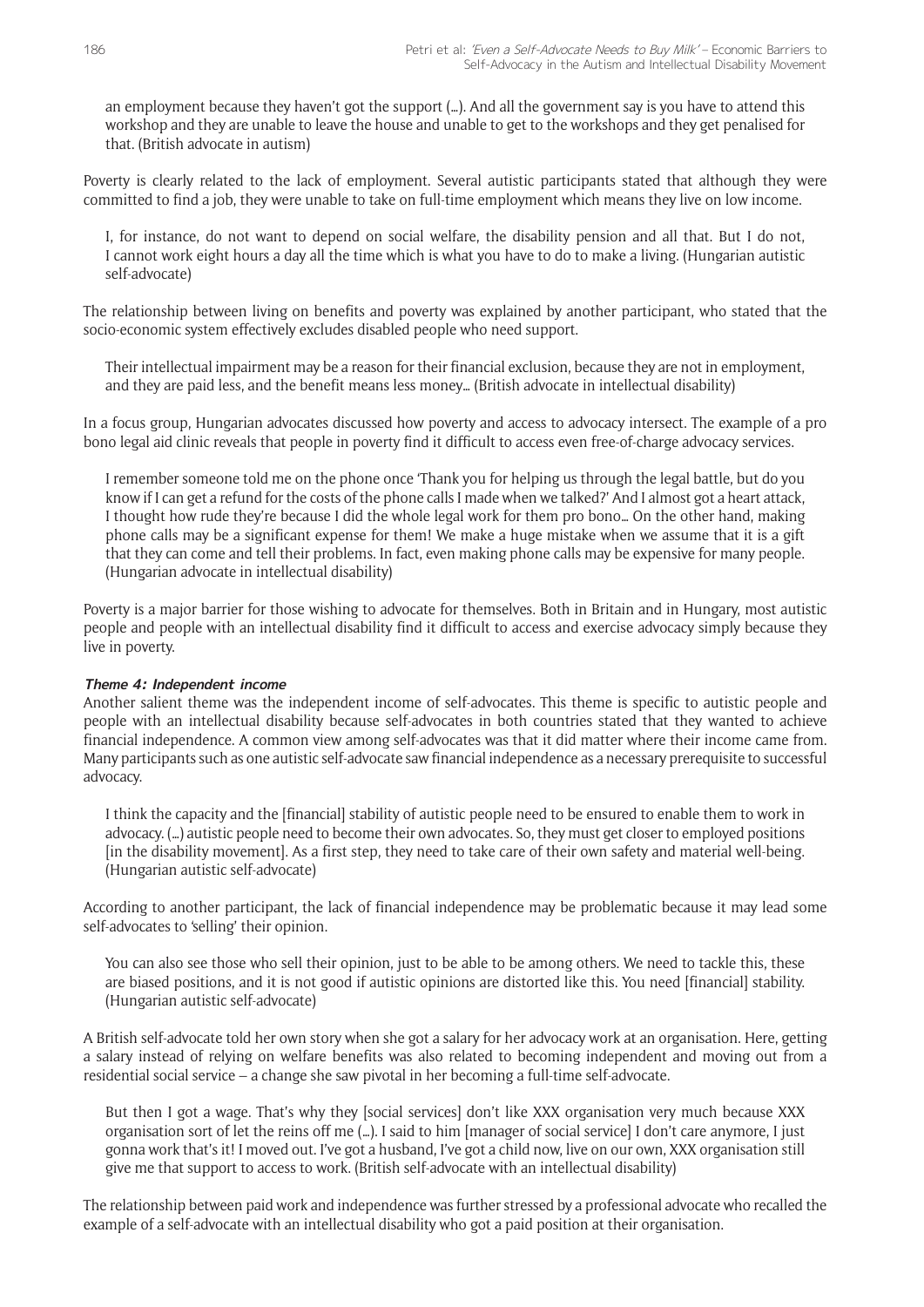These are basic things that give you a sense of strength. And one dimension of that is a status as an employee. Her status as an employee. She's paid, and this gives her a sense of dignity, stature, being valued alongside other people in our world, so she's paid, and she's paid not minimum wage (…) So their awareness of what others are paid and fairness, status, position so for her that's as significant as for anybody else. (British advocate in learning disability)

Notably, paid positions for people with intellectual disabilities were seen exceptional by most participants. A selfadvocate with an intellectual disability noted the lack of employment opportunities.

I got a great career at XXX charity and I would like to build my career here and I believe people with a learning disability can actually hold high profile jobs and I think the sad thing is that in this country not many people with a learning disability have jobs at all, and sadly only 7% of people with a learning disability are in paid work. I think that is really, really bad. (British self-advocate with an intellectual disability)

All participants agreed that independent income can enable self-advocacy. Many self-advocates wish to find work that provides an independent income. Several participants said they did not want to rely on welfare benefits but got no support from to find and stay in jobs.

Importantly, jobs can be found within and without disability advocacy organisations. This leads to the final theme: self-advocacy in disability advocacy organisations rarely leads to a paid job.

#### **Theme 5: Self-advocacy is unpaid**

When participants were prompted to think about self-advocacy as a paid job, some participants' first responses were emotional in a dismissive way, suggesting 'there is nothing to talk about here'. Reactions expressed through body language and words implied as if the question was inappropriate or even silly. On the other hand, further statements provided rich data on how participants viewed self-advocacy as a source of income. This contradiction between first reactions and views expressed in words is very telling and can be explained by the theme 'self-advocacy is unpaid'. All professional advocates and most parent-advocates got various levels of remuneration for their advocacy work in both countries, however self-advocates rarely mentioned any income for their work. The views of a senior parent-advocate (and leader of an umbrella organisation) sums up the experience of many self-advocates: self-advocacy is seldom recognised as 'work'.

I do not know anyone who is a paid self-advocate. (…) If they are not paid for it, if there is no money to pay them, if that is not seen as work then it becomes extremely difficult, because even a self-advocate needs money to buy milk. (Hungarian parent-advocate in autism)

In both countries, many self-advocates stated they did not get paid for their work the same way other advocates did, mostly because they were not in advocacy jobs, or organisations simply did not pay them when they were involved in projects. For example, an autistic self-advocate recalled one event where a leading autistic advocate did not get remunerated for his work.

So XY [names autistic self-advocate] is like… organising the whole seminar, a conference, on research in autism, and they can co-organise with these autistic people, but the only difference is he DOESN'T FUCKING GET PAID! [raises voice] They get paid and he doesn't get paid! (British autistic self-advocate)

In both countries, several autistic participants did self-advocacy despite the fact that they do not get paid for it. One Hungarian self-advocate stated he was deeply committed to self-advocacy: 'Yes, this is voluntary work, but it has this element of… love. I love doing it.' At the same time, all self-advocate participants agreed that even unpaid self-advocacy – similarly to advocacy, as seen above – involves costs. Travel, support workers or other costs such as equipment were mentioned. One Hungarian autistic self-advocate estimated that around one million Hungarian forints (approx. 2600 GBP) had been spent on audio and video equipment that they used for running their popular video blog on autism.

Although self-advocacy is often unpaid, sometimes it may generate some income, in the words of an autistic participant, a 'funny amount'. One previously quoted self-advocate noted that

…we do have a little income, so it is not true that it is absolutely pro bono work, because we have a minimal income. We found this opportunity, an online crowd-funding site where people can support our work. What we get is a 'funny amount'. [smiles] But it already helps us a great deal.2 (Hungarian autistic self-advocate)

The lack of payment for self-advocacy, however, was a debated topic. One self-advocate with an intellectual disability said it was unacceptable for her to work pro bono when others get paid for the same job.

<sup>&</sup>lt;sup>2</sup> At the time of data collection, the crowd-funding site generated 41 USD per month.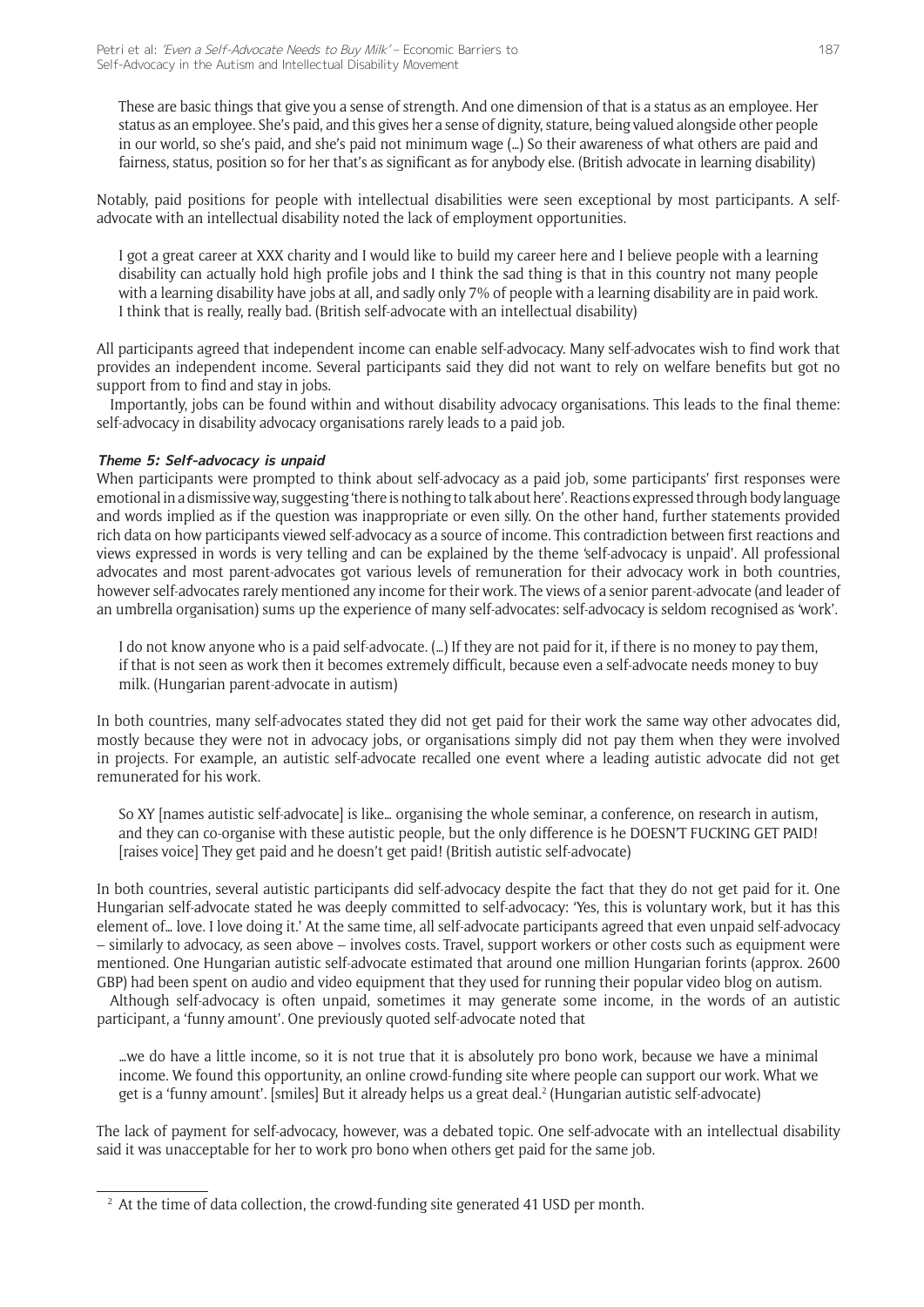Researcher: In Hungary, people are not always paid for self-advocacy. Is it different here? Self-advocate: Yeah, they do it there for love? I think we need to get paid because I'm being on for years and if you want me… I am not doing it for charity! I need to get paid 'cause I got bills to pay and other things to pay so can't do it for nothing and when I work for NHS, people get paid too for the training, so why can't we get paid to do the training, cause we do the same thing, same place so we should get paid. (…) 'Cause people get paid vouchers and that's not really getting paid work, it's just charity really. Ten pounds vouchers and sometimes you don't get paid at all! (British self-advocate with an intellectual disability)

Showing that there was no consensus among self-advocates about whether they can accept unpaid advocacy, one participant recalled that although many self-advocates accept to work pro bono, other autistic people strongly oppose this.

There are quite a few autistic speakers who would speak for free and that really hacks me off because I can't afford to do that. (British autistic self-advocate)

Notably, some professional advocates also stated it was problematic that self-advocates did not get paid for jobs others received remuneration for.

The 'young adults' group', their job is specifically to self-advocate on their group's behalf to the council, and I don't think they are paid, again… I think when people are doing a job that other people are getting paid for then, for example, council workers get paid, so they should be paid to some extent. (UK advocate for autistic people)

Importantly, not all professional advocates thought self-advocates should get paid. They stated self-advocacy was not work and should not be viewed in the same way as other roles in the advocacy movement. The view of a senior advocate at a large charity draws attention to divisions within the disability movement in how they see self-advocacy.

It [learning disability self-advocacy] is not work so I think it's dangerous to tell people they are doing work. It is volunteering. What you have in all organisations between paid staff and volunteers, in Oxfam or in Stonewall, so you have paid staff members and you also have self-advocates or people with a particular interest in trying to change society. (British advocate in intellectual disability)

The decision to pay (or not pay) self-advocates is usually made by organisations who control resources: for example, NGOs and charities employ staff and decide about salaries their employees get. When asked about paid self-advocacy positions within organisations, a group of senior leaders of advocacy organisations (also parents of autistic people) raised several questions.

Researcher: Do you think advocacy organisations could employ paid self-advocates in Hungary?

Advocate 1: I don't think so, this is not possible right now. Who knows, maybe in the future…

Advocate 2 & 3 & 4 [speaking over each other]: I do think so. Yes. This could happen.

Researcher (to Advocate 1): Why do you think it's not possible?

Advocate 1: You asked if someone could work in an organisation as a paid [autistic] self-advocate and I know many organisations and based on what I know, I don't think they are ready. They don't have the resources I mean they don't have the time and the money. If you hire someone to self-advocate then you need to support them, to help them get the competencies they need, and all this cost a lot of money. I don't think I know one single organisation in this country that can afford this. So, I think no, it is not realistic to employ paid self-advocates in the near future. (Hungarian advocates for autistic people)

The above debate calls attention to organisations' practices and their allocation of resources. We found that most disability advocacy organisations – including human rights watchdogs – do not offer paid advocacy positions to autistic people or people with an intellectual disability. In Hungary, only one organisation employed one self-advocate with an intellectual disability on a regular basis. In the UK, two participants with an intellectual disability got salary for their work as self-advocates, and one was employed by a charity as an office helper whose job also involved participating in self-advocacy projects. Outside organisations, only 'freelance' autistic self-advocates got some remuneration for their advocacy work – participants did not know about paid 'freelance' self-advocates with an intellectual disability.

#### **Conclusions – Funding and income as barriers**

The most important finding is that the availability of financial resources is a major factor that influences strongly how self-advocates participate in the disability movement.

Self-advocacy itself requires financial resources. Running self-advocacy groups involves costs such as salaries of support staff, transport costs, and costs of venues. Lack of paid support staff may be one of the most important barriers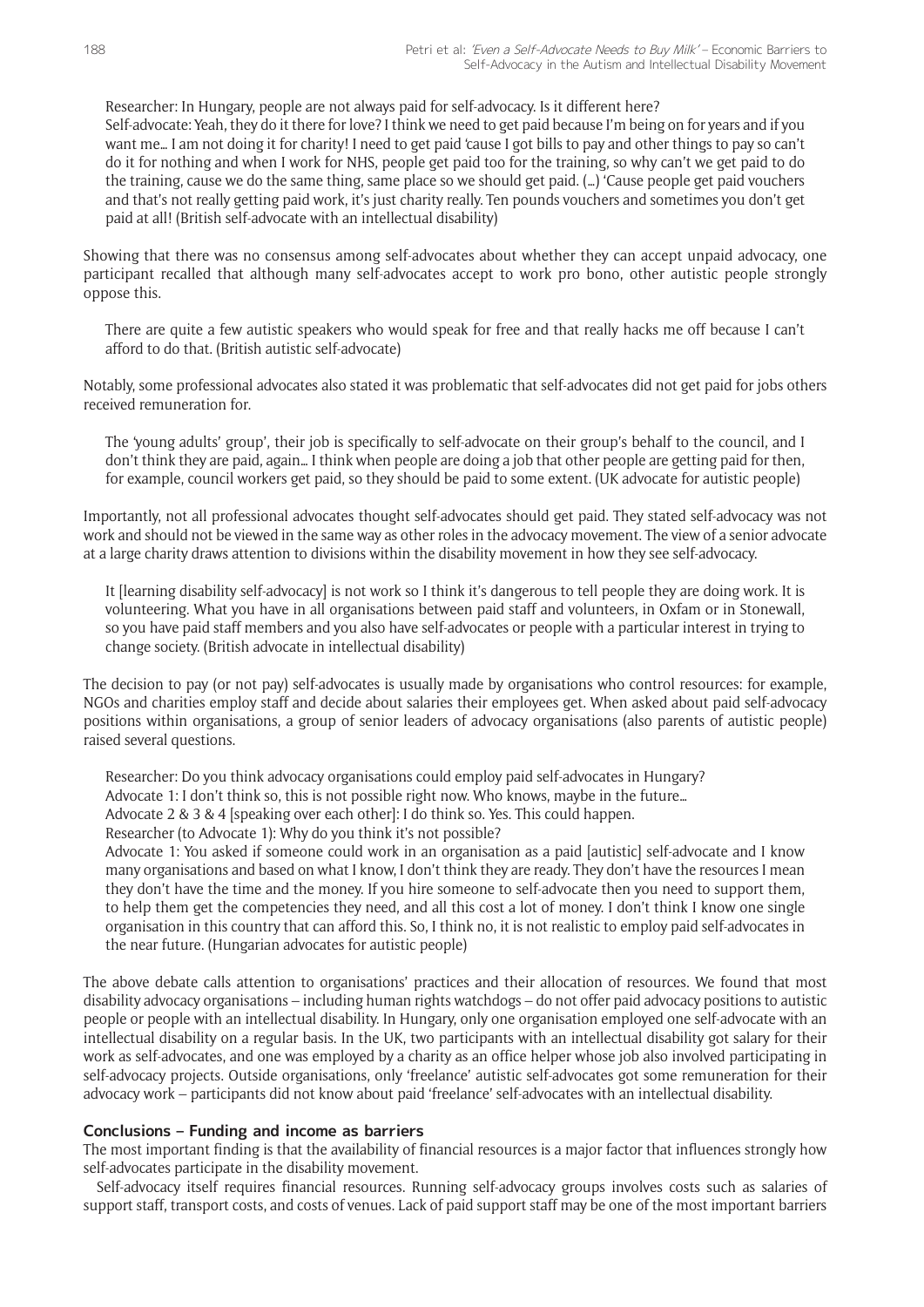for self-advocates because they need support to attend meetings or to follow complex proceedings advocacy engages with. Transport costs may seriously hinder those living in rural areas.

Poverty is a common experience for disabled people (Eide & Ingstad 2011). Those who live in poverty can rarely devote time and resources to do advocacy or even to access advocacy services. This study shows that self-advocates from low-income backgrounds find it very hard to join collective forms of self-advocacy or even to exercise self-advocacy on their own.

In the context of funding self-advocacy, organisations pay a central role. However, self-advocates rarely get paid for their work in disability organisations. Thus, some self-advocates follow individual pathways and try to generate income from 'freelance' types of (self)-advocacy, for example by establishing themselves as trainers or consultants.

Although employment can give self-advocates an independent income which was seen as a crucial factor that enables self-advocacy, most self-advocates struggle to find jobs. People with an intellectual disability and autistic people face a low level of employment across Europe (ANED 2018) partly due to lack reasonable adaptations at workplaces (Moody et al. 2017). Based on findings, autistic people and people with an intellectual disability do not get much better opportunities to work in salaried jobs in the disability movement than they get outside the movement. The fact that parents and other non-disabled participants acknowledged this finding reasserts that practices of disability organisations do disadvantage self-advocates, and this is far from being a claim made only by self-advocates – it is widely known across the movement in both countries. In fact, findings show that most disability organisations in both countries – similar to most civil society organisations in general (Todd & Munro 2021) – maintain systematic barriers that exclude self-advocates from paid positions in the movement. Leadership decisions, organisational culture, lack of reasonable adjustments, the allocation of funding, and stigma can all be part of these barriers. Further studies should explore such organisational barriers.

Organisational practices today result in a situation where self-advocates are seen more as passive recipients or clients of advocacy services even when they actively contribute to projects and the running of collectives or organisations. This proposes a serious problem that runs against the very values the disability movement claims to be built upon – if inequality and social exclusion is maintained by economic means *within the movement* and *by the movement* then the disability movement including DPOs and other organisations may be violating the very rights they are supposed to be fighting for.

The two main types of self-advocacy (self-advocacy within and outside organisations) offer different risks and opportunities. While organisations control certain level of funding, and can allocate salaries to self-advocates, individual (self-)advocates need to look for funding themselves. This was seen by participants to be difficult but possible; several participants in both countries had experience in fund-raising for extra-organisational (self-)advocacy. However, paid, extra-organisational self-advocacy is rare. Findings indicate that autistic people and people with an intellectual disability have very limited opportunities to raise enough income as self-employed (self-)advocates.

Why people still choose to do extra-organisational forms of (self-)advocacy? One reason is the lack of paid positions for self-advocates in disability organisations. Previous studies also found that self-advocates working within organisations are often tokenised and excluded from decision-making (Petri et al. 2017), thus extra-organisational self-advocacy may seem even more attractive to those critical with disability organisations.

To conclude, several factors were identified that may impede self-advocacy. Members of the following groups probably have a much lower participation in self-advocacy, or their self-advocacy is seriously hindered because of financial reasons:

- $\triangleright$  People living in rural areas or in areas with only expensive transport options;
- $\triangleright$  People living in poverty or in low-income households;
- $\triangleright$  People living solely on welfare benefits;
- $\triangleright$  People not earning enough to be independent financially from others; and
- $\triangleright$  People whose working hours in employment do not allow them to engage with self-advocacy.

Maslow's hierarchy of needs (Maslow 1943) was cited by participants as a relevant predictor of who 'can' engage with advocacy – thus Maslow's pyramid may also serve as a heuristic tool to understand why some people engage in selfadvocacy and others do not. For example, participants suggested that only those join long-term forms of (self-)advocacy who have a certain, secure financial background. Indeed, social class or household income – much-overlooked in research on disability advocacy – may be a strong predictor of who can join or get leadership positions in present-day organised disability advocacy.

Data showed that societal barriers such as poverty or lack of employment are exacerbated by practices of disability organisations. The distribution of resources in the autism and intellectual disability movement clearly favours nondisabled people (professionals or in some cases parents), although salaries of even paid advocates are seen to be low. In fact, it seems a standard procedure in many disability organisations that self-advocates are expected to work for free. Internal hierarchies within the disability movement (i.e., Goodley 2012; Petri et al. 2017; Petri et al. 2020) are strongly influenced and maintained by the availability of funding (Meyers 2019) and resources allocation to selfadvocates. Findings suggest that many disability organisations that claim to be fighting for human rights, equality and emancipation are also maintaining or contributing to economic inequalities.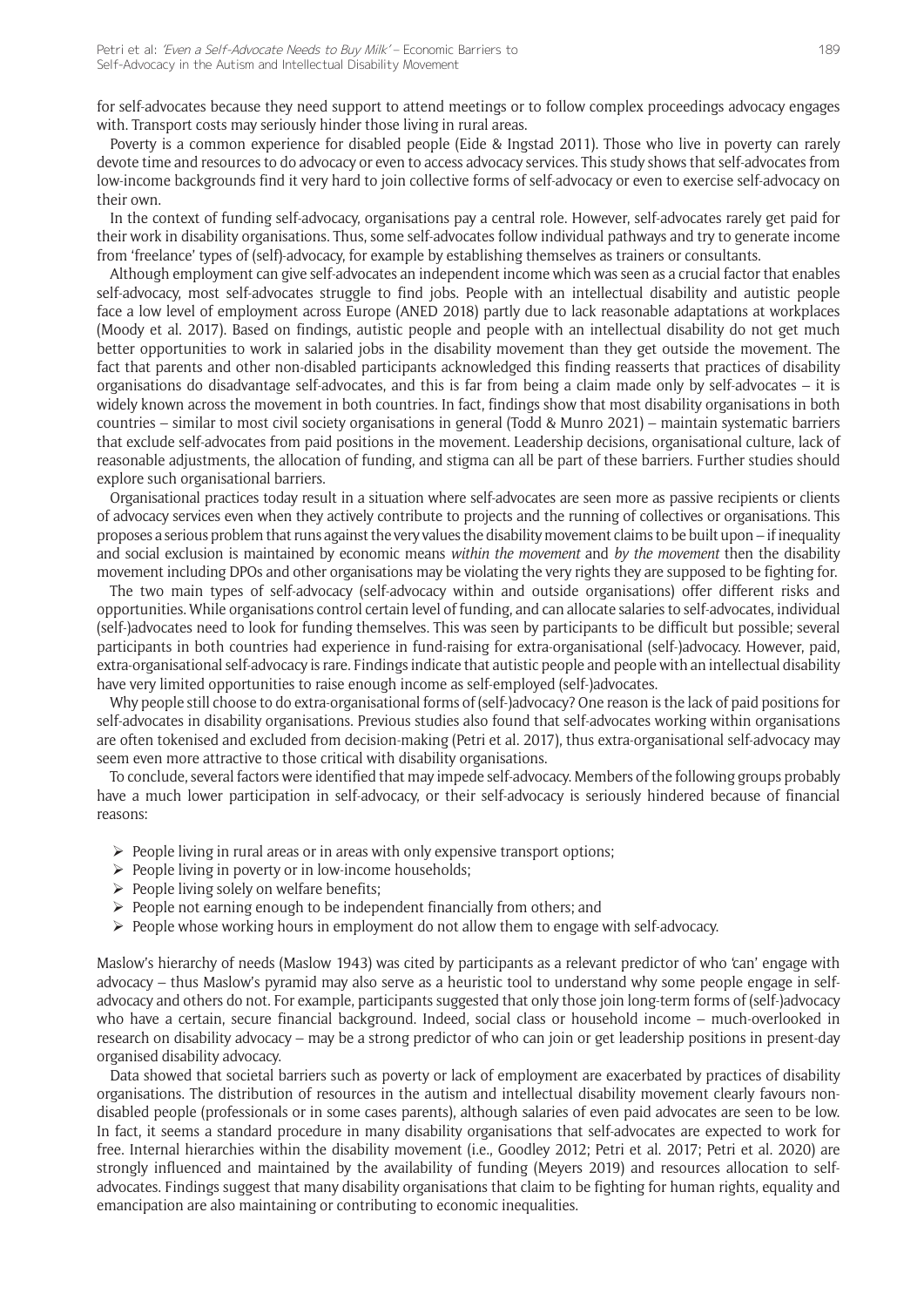#### **Additional File**

The additional file for this article can be found as follows:

• **Easy read summary.** Easy reader version of the article. DOI: <https://doi.org/10.16993/sjdr.738.s1>

#### **Competing Interests**

GP received the Tizard Scholarship during the study. All other authors have no competing interests.

#### **References**

- ANED. (n.d.). "Employment Article 27 of the CRPD."<https://www.disability-europe.net/theme/employment>(accessed 21 November, 2019).
- Aspis, Simone. 1997. "Self-Advocacy for People with Learning Difficulties: Does it have a Future?" *Disability and Society* 12(4): 647–654. DOI: <https://doi.org/10.1080/09687599727182>
- Bagatell, Nancy. "From Cure to Community: Transforming Notions of Autism." *Ethos* 38(1): 33–55. DOI: [https://doi.](https://doi.org/10.1111/j.1548-1352.2009.01080.x) [org/10.1111/j.1548-1352.2009.01080.x](https://doi.org/10.1111/j.1548-1352.2009.01080.x)
- Balázs, Zsuzsanna and Gabor Petri. 2010. Az autizmussal élőket segítő magyarországi civil ellátórendszer kialakulása [The role of civil society in developing services for autistic people in Hungary]. In *Láthatatlanok. Autista Emberek a Társadalomban [Invisible—Autistic people in society]*. Edited by Virág Bognár. Budapest: SCOLAR, pp. 36–77
- Barnes, Colin and Geoff Mercer. 2010. *Exploring Disability*. Polity.
- Bigby, Christine. 2015. *Self-Advocacy and Inclusion: A Summary of the Study 'what can be Learned from Speaking Up Over the Years'*. La Trobe University.
- Braun, Virginia and Victoria Clarke. 2006. "Using Thematic Analysis in Psychology." *Qualitative Research in Psychology* 3(2): 77–101. DOI:<https://doi.org/10.1191/1478088706qp063oa>
- Buchanan, Ian and Jan Walmsley. 2006. "Self-Advocacy in Historical Perspective." *British Journal of Learning Disabilities* 34(3): 133–138. DOI:<https://doi.org/10.1111/j.1468-3156.2006.00410.x>
- Bylov, Frank. 2006. "Patterns of Culture & Power After 'The Great Release'." *British Journal of Learning Disabilities* 34(3): 139–145. DOI:<https://doi.org/10.1111/j.1468-3156.2006.00411.x>
- Chapman, Rohhss. 2005. "The Role of the Self-Advocacy Support-Worker in UK People First Groups." PhD, Open University. Dekker, Martijn. 1999. "On our Own Terms: Emerging Autistic Culture." [http://www.autscape.org/2015/programme/](http://www.autscape.org/2015/programme/handouts/Autistic-Culture-07-Oct-1999.pdf) [handouts/Autistic-Culture-07-Oct-1999.pdf](http://www.autscape.org/2015/programme/handouts/Autistic-Culture-07-Oct-1999.pdf) (accessed 30 November, 2019).
- Della Porta, Donatella and Mario Diani. 2009. *Social Movements: An Introduction*. John Wiley & Sons.
- Disabled People Against Cuts (DPAC). (n.d.). "Title page"<http://dpac.uk.net/> (accessed December 3, 2019).
- Earl, Jennifer and Katrina Kimport. 2011. *Digitally Enabled Social Change: Activism in the Internet Age*. MIT Press. DOI: <https://doi.org/10.7551/mitpress/9780262015103.001.0001>
- Eide, Arne and Benedicte Ingstad. 2011. Disability and poverty: A global challenge. Policy Press. DOI: [https://doi.](https://doi.org/10.1332/policypress/9781847428851.001.0001) [org/10.1332/policypress/9781847428851.001.0001](https://doi.org/10.1332/policypress/9781847428851.001.0001)
- European Disability Forum. 1999. "STATEMENT: WE DEMAND STRONG ACTION TO REDUCE POVERTY OF PERSONS WITH DISABILITIES IN EU". [http://www.edf-feph.org/newsroom/news/statement-we-demand-strong-action-reduce](http://www.edf-feph.org/newsroom/news/statement-we-demand-strong-action-reduce-poverty-persons-disabilities-eu)[poverty-persons-disabilities-eu](http://www.edf-feph.org/newsroom/news/statement-we-demand-strong-action-reduce-poverty-persons-disabilities-eu). Last accessed: 2 April 2020.
- Goodley, D. 2012. *Disability studies: An interdisciplinary introduction*. London: Sage.
- Goodley, Dan and Paul Ramcharan. 2010. "Advocacy, Campaigning and People with Learning Difficulties." In *Learning Disability: A Life Cycle Approach*, edited by Gordon Grant, Paul Ramcharan, Margaret Flynn, and Malcolm Richardson, 1–22. London: Open University Press.
- Inclusion Europe and Inclusion International. 2005. *Poverty and Intellectual Disability in Europe*. Brussels: Inclusion-Europe.
- Inclusion International. *Robert Martin elected to UN Committee*. Available: [http://inclusion-international.org/robert](http://inclusion-international.org/robert-martin-elected-un-committee/)[martin-elected-un-committee/](http://inclusion-international.org/robert-martin-elected-un-committee/) [15 June, 2016]. Last accessed 2 April 2020.
- Kapp, Steven K. 2020. *Autistic community and the neurodiversity movement: Stories from the Frontline*. Springer. DOI: <https://doi.org/10.1007/978-981-13-8437-0>
- Maslow, Abraham Harold. 1943. "A Theory of Human Motivation." *Psychological Review* 50(4): 370. DOI: [https://doi.](https://doi.org/10.1037/h0054346) [org/10.1037/h0054346](https://doi.org/10.1037/h0054346)
- McGuire, Anne. 2012. "Representing Autism: A Sociological Examination of Autism Advocacy." *Atlantis: Critical Studies in Gender, Culture & Social Justice* 35(2): 62–71.
- McLeod, Saul. 2007. "Maslow's Hierarchy of Needs." *Simply psychology* 1(1–18).
- Meyers, Stephen. 2019. *Civilizing Disability Society: The Convention on the Rights of Persons with Disabilities Socializing Grassroots Disabled Persons' Organizations in Nicaragua*. Cambridge University Press. DOI: [https://doi.](https://doi.org/10.1017/9781108677783) [org/10.1017/9781108677783](https://doi.org/10.1017/9781108677783)
- Montgomery, Tom and Simone Baglioni. 2020. "'Nothing about us without us': Organizing disabled people's solidarity within and beyond borders in a polarized age." *Social Movement Studies* 2020: 1–17. DOI: [https://doi.org/10.108](https://doi.org/10.1080/14742837.2020.1770069) [0/14742837.2020.1770069](https://doi.org/10.1080/14742837.2020.1770069)